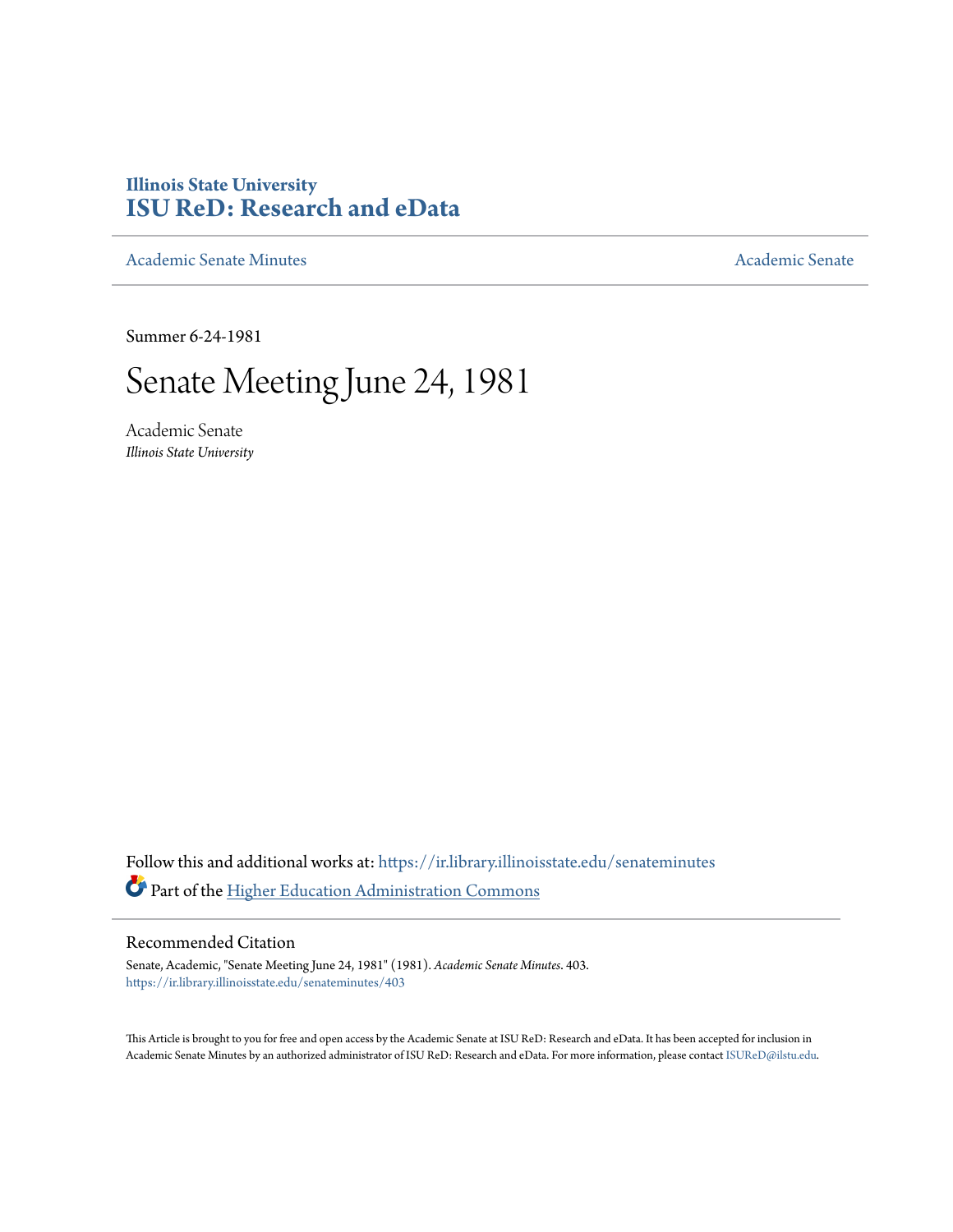#### SHUMAN STANLEY OfC V P FOR BUSINESS & FINANCE

#### ACADEMIC SENATE MIN

(not approved by the Academ.

June 24, 1981

 $\mathbb{C}$  . Then

 $\sqrt{3} \, \Omega$  ...

)

 $|1 - 1|$  is such as  $-11$ 

)

Volume XII, No. 16

, .. , ....

 $\label{eq:1} \mathbf{E} = \left\{ \mathbf{E} \in \mathbb{R}^d \mid \mathbb{R}^d \right\}$ 

Contents

 $\mathcal{F}$  .

< '.

 $\ddot{\phantom{1}}$ 

 $\label{eq:2.1} \omega_{\alpha}=\omega_{\alpha}=-\alpha$ 

 $\mathbf{X} \in$ 

 $A$ 

 $11 - 3$ 

Call to Order

Roll Call ,  $\mathcal{L}^{\mathcal{A}}=\mathcal{L}^{\mathcal{A}}\oplus\mathcal{L}^{\mathcal{A}}\oplus\mathcal{L}^{\mathcal{A}}$  $\mathbf{1}$ Chairperson's Remarks l ':,. ' -. :. : .'! . ./ Resignation of Senator Seating of New Senator Approval of Minutes of May 6, 1981  $62.11$ Vice Chairperson's Remarks Administrators' Remarks Student Body<sup>\*</sup> President's Remarks Graduate School Bylaws Amendment (4.3.81.4) Committee Appointments  $\sim$ **Committee Reports** '- Communications  $\label{eq:2.1} \begin{array}{ccccc} \mathbb{E}^{(1)} & \mathbb{E}^{(2)} & \mathbb{E}^{(1)} & \mathbb{E}^{(1)} & \mathbb{E}^{(1)} & \mathbb{E}^{(1)} & \mathbb{E}^{(1)} & \mathbb{E}^{(1)} & \mathbb{E}^{(1)} & \mathbb{E}^{(1)} & \mathbb{E}^{(1)} & \mathbb{E}^{(1)} & \mathbb{E}^{(1)} & \mathbb{E}^{(1)} & \mathbb{E}^{(1)} & \mathbb{E}^{(1)} & \mathbb{E}^{(1)} & \mathbb{E}^{(1)} & \mathbb{E$ 

 $x^2 + y^2 + z^3 + z^4$ 

Adjournment

i . 5 1 ti 6 4

Meetings of the Academic Senate are open. to members of the University '" community. Persons attending the meetings may participate in discussion with the consent of the Senate.

Persons desiring to bring items to the attention of the Senate may do so by contacting any member of the Senate.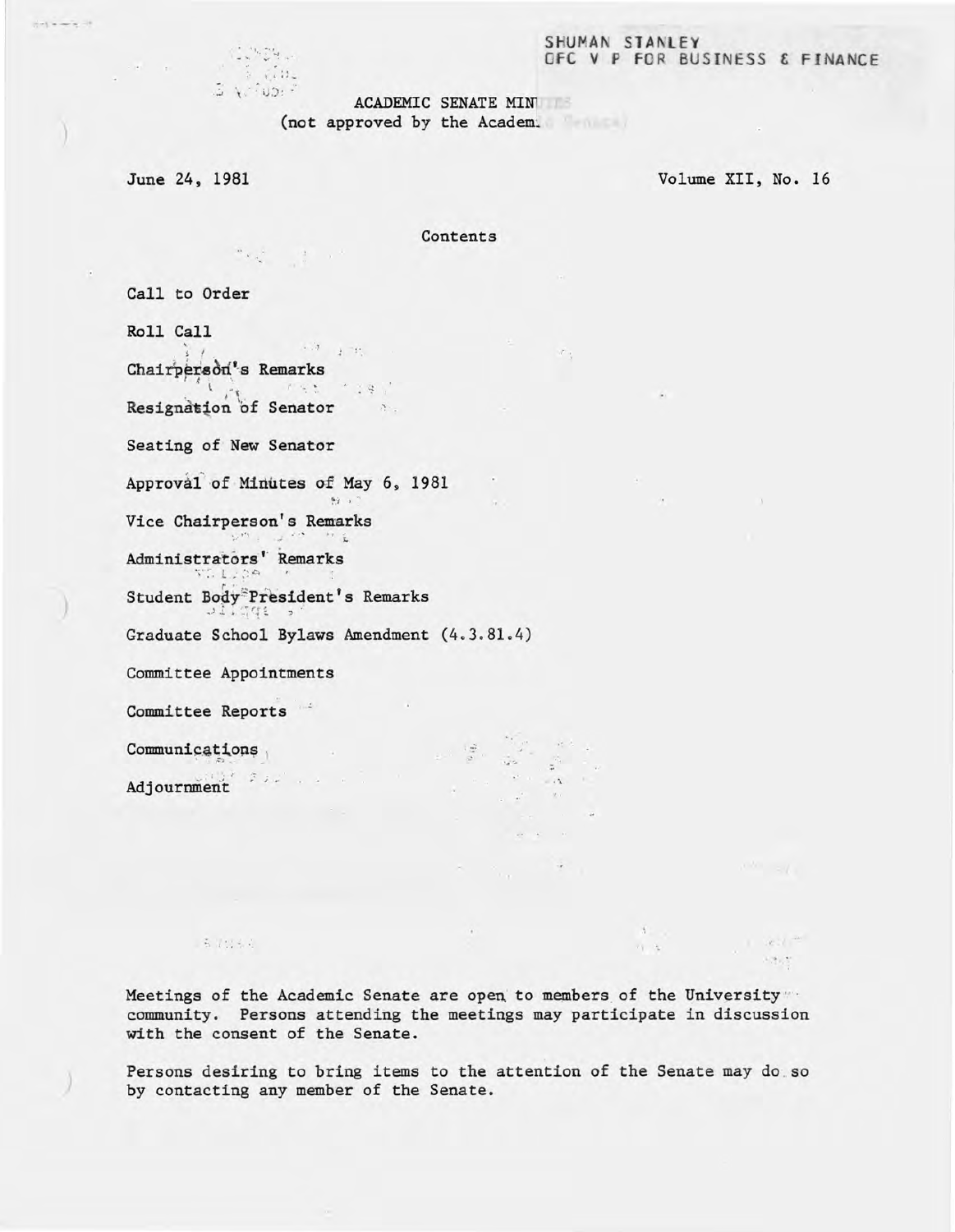$\mathcal{N} \subset \mathbb{C}$ ACADEMIC SENATE MINUTES (not approved by the Academic Senate) 1 11582 2

102 82.3

where the control of the control of the

and Reserve

 $V$  volume XII, No. 16

 $-2.95$   $-2.95$ 

**NEW** 

 $\begin{array}{ccccccccc} \cdots & \cdots & \cdots & \cdots & \cdots \end{array}$ 

... 7. The

 $+ 1$   $-2 + 1$ 

parks a

 $1 - A$ 

 $577$  $-7232$ 

**Bas Bu** 

 $\lambda_1 = \begin{bmatrix} 1 & 0 \\ 0 & 0 \end{bmatrix} \quad \text{and} \quad \frac{1}{2} \begin{bmatrix} 1 \\ 0 \\ 0 \end{bmatrix}$ 

 $\label{eq:10} \begin{array}{cccccccccc} j & -i \, j j & 1 & j \, \frac{p}{2} & \end{array}$ THE NEW YORK  $5.74 - 2.491$ 

June 24, 1981

#### Call to Order

The meeting was called to order at 7:10 p.m. by Chairperson Tuttle. 

Roll Call

Secretary Brickell called the roll and announced that a quorum was not present.

#### Chairperson's Remarks

Because a quorum was not present, Mr. Tuttle said he would deviate from the announced agenda. He congratulated President Watkins on the fine review he received by the Board of Regents, a review conducted every four years. Mr. Watkins had received very strong praise for his role as an advocate of the institution and his involvement in governmental affairs. Mr. Tuttle reported that at its June meeting, the Joint University Advisory Committee had been asked to support a resolution calling for the vote of Student Regents to count. The committee discussed the State Insurance program, the pending Internal Revenue Service ruling on the tax-deferred employee contribution to the retirement system, enrollment trends at the Regency institutions, and the implications of the minimum program hour requirements being discussed by the Board of Regents. Virginia Crafts had been elected vice chairperson of the committee. He noted that his concern regarding fall enrollment projections had perhaps been excessive.  $z = 127$ 

At the conclusion of Mr. Tuttle's remarks, Mr. Brickell noted that a quorum was present. The announced agenda was resumed.  $B/I$ 

#### Resignation of Senator

 $XII-117$ On a motion by Mr. Cohen (seconded by Mr. Madore) the resignation of Stephen Friedberg was accepted, with regret. The motion passed on a voice vote.

 $\mathcal{L} = \mathcal{L}$ 

#### Seating of New Senator

 $-94$   $+3$ 

 $x - 1$ 

Mr. Tuttle welcomed Derek McCracken, Biological Sciences Department, to the : Senate. Professor McCracken would be a member of the Academic Affairs Committee.  $1 - 2 = 12$ 

#### Approval of Minutes of May 6, 1981

XII-118 Mr. Cohen moved approval of the May 6, 1981, minutes of the Academic Senate. The motion was seconded by Mr. Pontius and passed on a voice yote.

#### Vice Chairperson's Remarks

Ms. Anderson had no remarks.

 $-2-$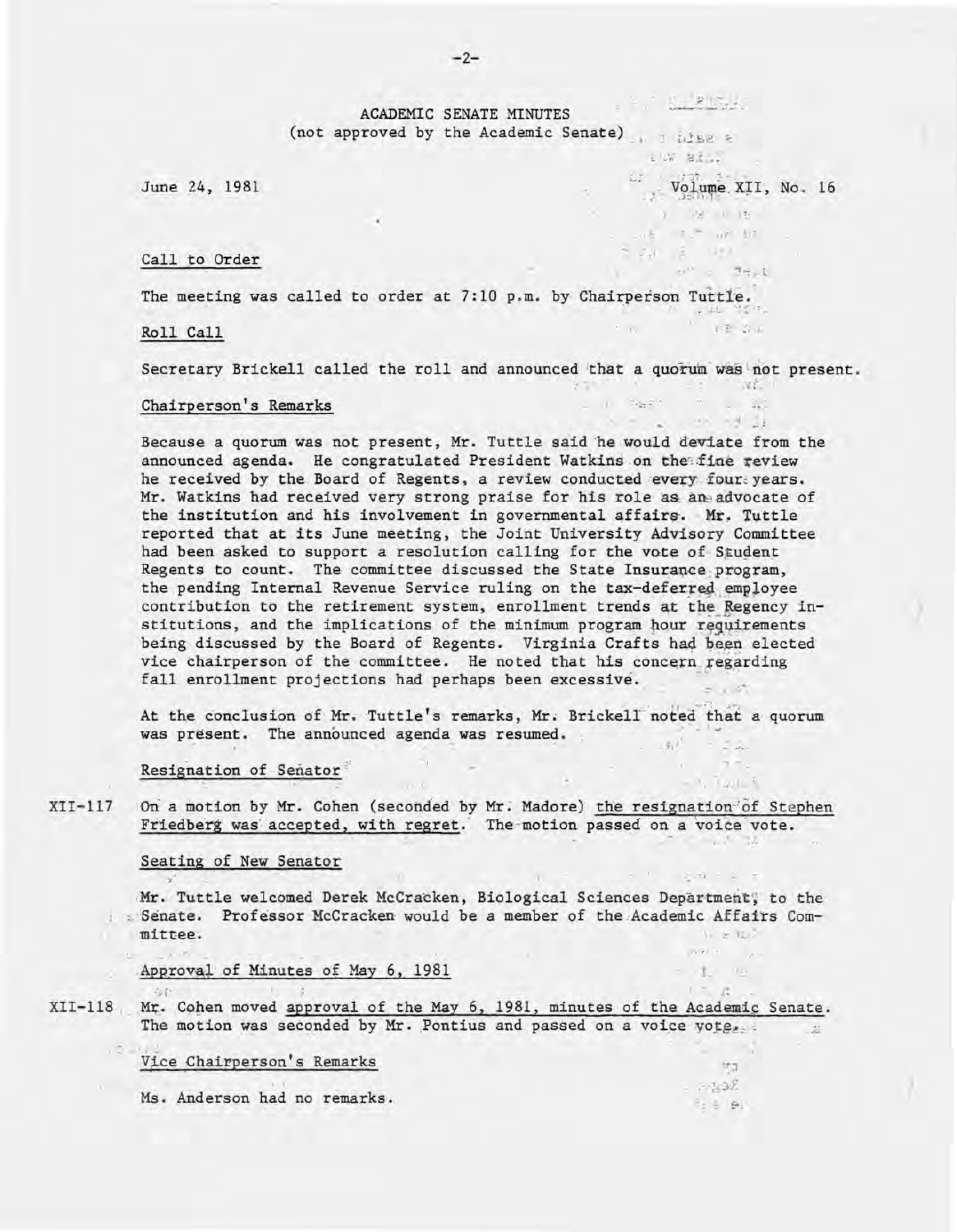## Administrators' Remarks

Mr. Watkins said that rumors had been circulated that "Operation Bootstrap" was dead. This was not correct, at least for this year. He could not predict what would happen in future years. He did note that if proposed New and Expanded Program Requests were not approved, funds for the new telephone system would be needed. Representatives from ISU had appeared before the House Appropriations Committee hearings on June 19. The Board of Regents' appropriation bill was approved in committee without discussion. The budget 'currently in the House provided for 8% salary increases July 1 and 2% January 1; a 4% increase in commodities and contractual funds; and a 14% increase in utilities. ISU's practice of monitoring utilities had been successful and would need to continue.

Mr. Watkins further reported that there was an unsolved problem regarding the Illinois State Scholarship Commission shortfall for FY-1981 and the question of how these funds would be made up was still not answered. A proposal to make up the deficit out of next year's funds had not received approval. Institutions of higher education throughout the state may be asked to recoup funds already distributed to students. Mr. Cohen questioned whether one state agency could legally give funds to another state agency without action of the legislature. Mr. Watkins said it could. There are many unknowns at this time related to this whole matter.

In relation to the questions of utilities, Mr. Friedhoff wondered what could be done about the lack of air conditioning in DeGarmo Hall. Mr. Watkins said that" there were equipment problems related to the air conditioning in Williams Hall: He didn't know what the problem was in DeGarmo. Mr. Friedhoff then commented on the poor quality of the information distributed regarding the insurance program. Figures reported that the cost had risen 27% with only 12% beIng picked up by the State, a decrease in employee benefits. The Insurance Office had provided inaccurate information about the Health Maintenance Organizations (HMOs), when asked. The release of information and the deadline for making changes in the program were poorly timed. Mr. Watkins noted that David Wiant, Director of Personnel Services, would be looking into the possibility of a local HMO. Mr. Madore said that the Fringe Benefits Committee of the Board of Regents had spent two years trying to get the universities out of the state system, a proposal not supported by the State Personnel Office. Employees in high risk professions were included in the pool of those covered by the state insurance program.

Mr. Boothe reported that summer school enrollment was 5,678 (up 73 over last year), not including extension courses. Masters level work was down. The Targeting Enrollment Committee had met. Readmissions were closed June 15. Projections at this time indicated fall enrollment would be about the same as last year, perhaps somewhat lower. The Budget Team Guidelines had been revised. Mr. Mohr asked about the apparent discrepancy between fringe benefit information recently circulated regarding the vacation period for those who work eleven months or less (non-cumulative and defined as "when classes were not in session"), and a retreat scheduled by the College of Business for August 18, well before classes begin. Mr. Boothe said tnat contracts called for faculty to be present a week before classes began. Mr. Mohr said the Board of Regents' policy said faculty were on vacation "until the term begins." Mr. Boothe said he would check into this.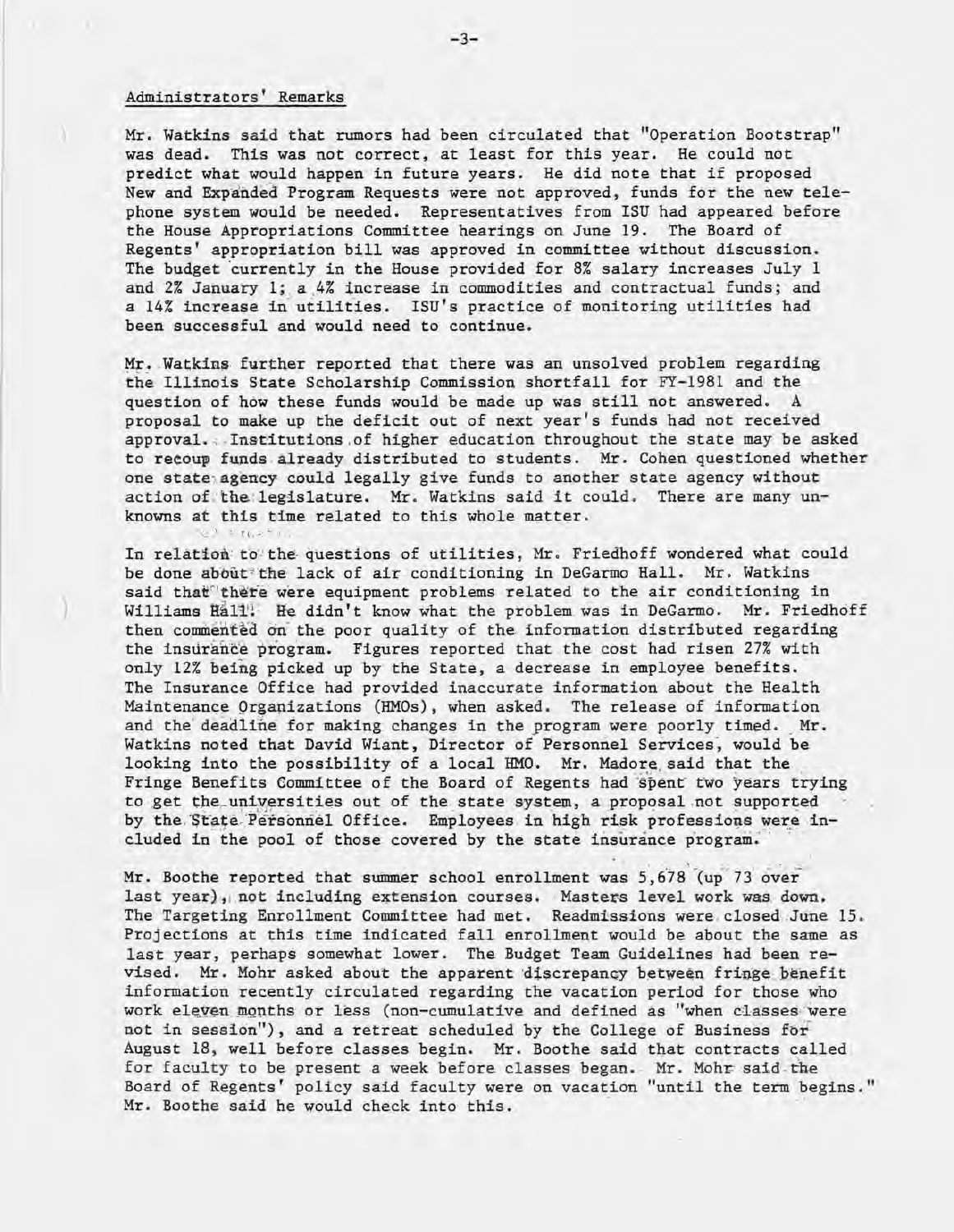Mr. Gamsky said that the statements he made at the last meeting, in response to a question by Mr. Schmaltz regarding assessment for damages to university property, were correct. In looking into the question of the discarded sofa, he learned that it was not university property. Substantial amounts of personal property are discarded at the end of the school year when students move out of the residence halls.

#### Student Body President's Remarks

Mr. Webber reported that he had met with Normal's new Chief of Police, David Lehr, and the Community Services Division of his staff. Meetings of community residents and students would be scheduled over the summer and in the fall to share information and ideas. It was hoped that the problems experienced last fall in connection with student parties would be alleviated. Steven Henriksen had been selected as Student Regent by the Student Association Assembly and began serving June 1, 1981.

Mr. Watkins said that he would be hosting a luncheon on July 9 for people from the university community and the Town of Normal. The purpose was to communicate plans made to prevent the town of Normal. The purpose was to<br>communicate plans made to prevent the town-gown strain of last fall. For the information of the Senate, in response to the article by a local sportswriter, a letter had been sent to the newspaper.

,

1. = 15.5 ...

 $1 - 2 - 1$ 

 $-58 - .$ 

#### ACTION ITEMS

#### Graduate School Bylaws Amendment (4.3.81.4)

XII-1l9 Mr. Shulman, Chairperson of the Rules Committee, presented this action item (as appended to the May 6, 1981, minutes) and moved its approval. The motion was seconded by Mr. Koerselman.

> Mr. Ritt said he would support the amendment if he could be assured that the approved minutes of the meeting where the amendment was discussed would be included with the ballot. Dr. Charles White, Dean of the Graduate School, present to answer questions, said he could be so assured. The motion passed on a voice vote.  $\frac{1}{2}$

> > T 245 1

#### Committee Appointments and Nominations

XII-120 Mr. Shulman, Chairperson of the Rules Committee, moved approval of the following faculty appointments to external committees:

> Elections Committee . Heather Hanlon, Art, 1982

Entertainment Committee Harry Campbell, Industrial Technology, 1983 Marilyn R. Kasa, Health Sciences, I-year alternate

Honors Council Paul Baker, Sociology/Anthropology/Social Work, 1984 John Crotts, Curriculum and Instruction, 1984

The motion was seconded by Mr. Grever. Mr. Friedhoff expressed his reservation about appointment of faculty to the Honors Council who were from colleges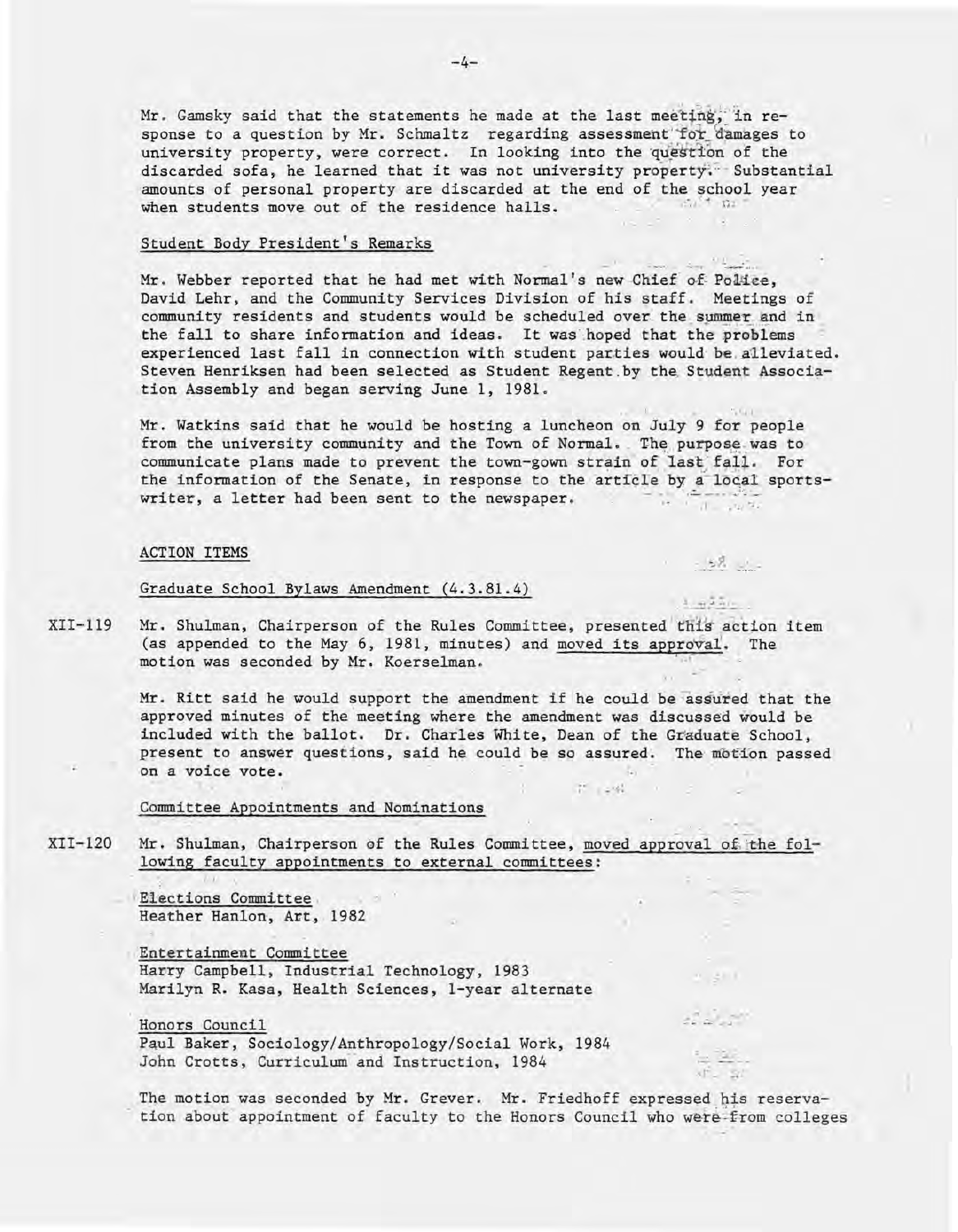or departments that did not participate in the Honors Program. Mr. Cohen responded to that concern by noting that a proposed program from the Specialized Educational Development Department had been received by the Honors Office. The motion passed on a voice vote.

 $XII-121$ Mr. Shulman then moved approval of the following faculty nominations (to be forwarded to President Watkins for his appointment):

> Student Code Enforcement and Review Board (SCERB) Janet Neuleib, English, 1982

 $r_{\alpha}$  $7 + 75$ **SCERB Hearing Panel** Ronald Budig, Industrial Technology, 1983 Walter Vernon, Psychology, 1983 Charles Shankle, Accounting, 1983

The motion was seconded by Mr. Madore and passed on a voice vote.

 $XII-122$ Mr. Shulman moved the ratification of Leon Toepke's nomination by the Civil Service Council for a three-year term on the Joint University Advisory Committee to the Board of Regents. The motion was seconded by Mr. Webber and passed on a voice vote.

#### Committee Reports

Academic Affairs. Mr. Schmaltz, Chairperson, said the committee would meet briefly following adjournment of the Senate meeting. The committee would meet July 1 at 7 p.m. in 551 DeGarmo Hall. On the agenda would be a recommended change in the withdrawal polocy proposed by the Academic Standards Committee. In brief, the proposed policy would be: 1-10 days, withdraw from a class with nothing on the student's record; from 10 days to 6 weeks, withdraw with a WX; after six weeks, withdrawal from a class would not be possible unless the student were withdrawing from the University. The second item on the July 1 agenda would be a proposal from the Arts and Sciences College Council requesting a change in the name of the Speech Pathology and Audiology Department to the Communication Sciences Department.

Administrative Affairs. Mr. Spoor, Chairperson, said the committee would meet briefly following adjournment of the Senate meeting.

Budget Committee. Mr. Cohen, Chairperson, noted the scheduled meeting of the Budget Committee, June 25, 2 p.m. (to which the Executive Committee had been invited). Warren Harden would explain the comparative cost studyfigures. Craig Antas, Iris Varner, Robert Ritt, and Walter Friedhoff had been named to the joint Budget and Faculty Affairs subcommittee to discuss concerns related to computer budgets. Mr. Friedhoff would be chairperson.

Executive Committee. The next Executive Committee would be July 8, 1981.

Faculty Affairs. Ms. Crafts, Chairperson, said the committee would meet following the adjournment of the Senate meeting.

Student Affairs. Mr. White, Chairperson, announced that a student senator caucus would be held following the Senate meeting.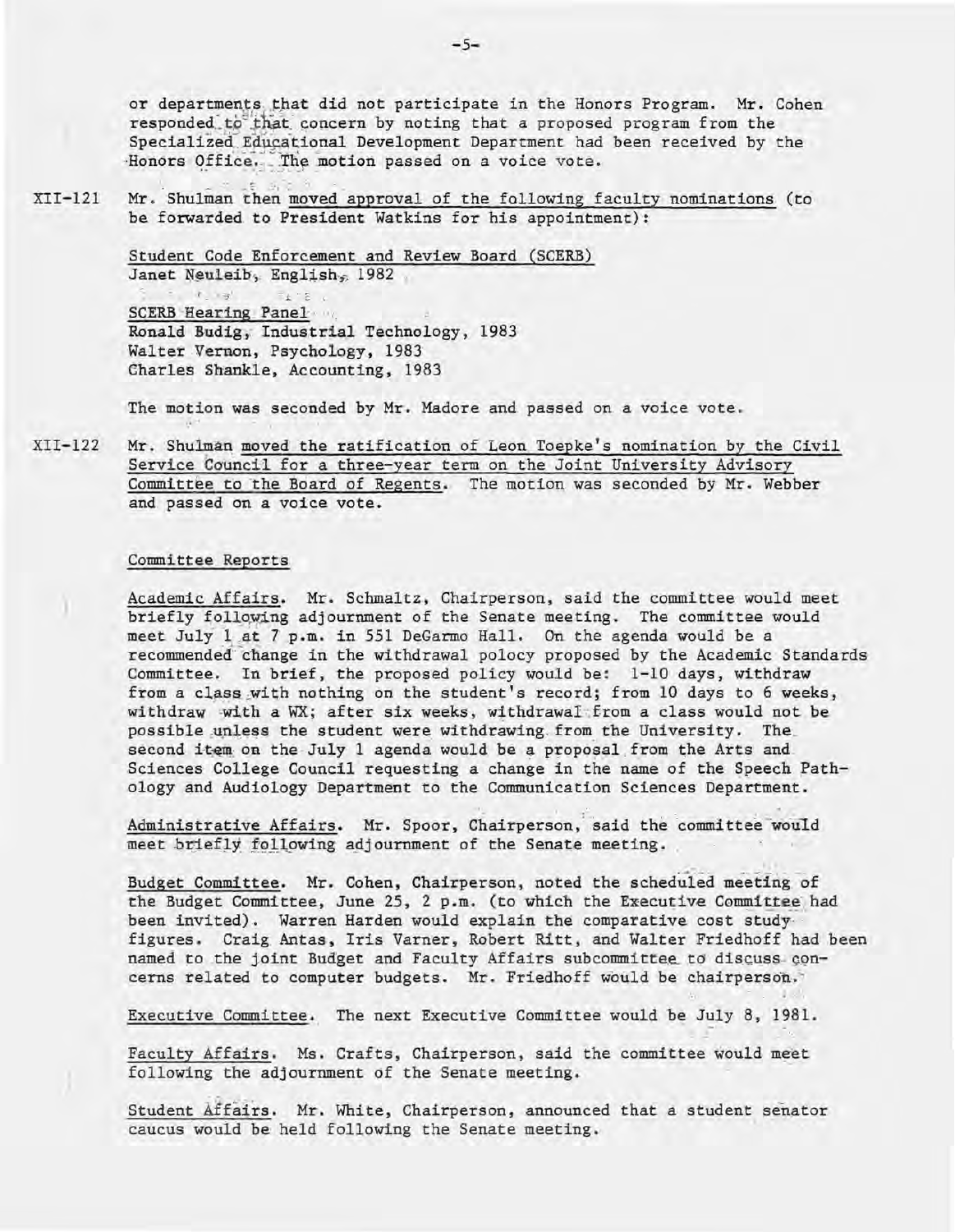Rules Committee. No report.

#### Communications

In response to "A Proposed Policy for Laboratory School Faculty Associates," appended to the June 17, 1981 Executive Committee minutes, Robert Ritt XII-123 " moved approval of the following Sense of the Senate resolution:

> It is a sense of the Senate that the proposed policy for Laboratory School Faculty Associates, for administrative convenience, be in place as of July 1, 1981. However, we further advise that the Faculty Affairs Committee review this document posthaste to assure its conformance with University Policies.

The motion was seconded by Mr. Cohen.

Mr. Shulman questioned whether this matter was appropriately Senate business. Mr. Ritt felt that it was because (1) the Provost had taken it to the Executive Committee and action had been taken there; (2) three years ago the Senate spent time discussing employees who would come under this policy; (3) precedent had been set. It was an important policy that should be adopted. Mr. Tuttle said the Executive Committee had been asked to determine if the Senate should be involved. There would be concern in general matters related to the laboratory schools, but not specific matters. Mr. Shulman said the lab school situation was not the same as three years ago, now that it was an independent school district. Mr. Cohen reminded the Senate of its involvement in the 1970 reorganization of the lab schools and the 1978 report. Other legislation was technically in force and the Senate had a responsibility to say what documents were applicable. Mr. Friedhoff asked how the Senate could continue discussing the lab schools when they had no representation on the Senate . He felt the Senate had received the information concerning the new policy and no other action was necessary. Mr. Boothe said it would be appropriate to review the document in light of other documents that exist. Mr. Watkins said that no school district had been created, but rather a financing method; the proposed policy would be going to the Board of Regents in July and, if approved, would become board policy for a specific group of employees at the university. Mr. Madore endorced Mr. Ritt's point and was concerned that lab school faculty were divorced from appeals/hearing channels. Mr. Brickell pointed out that "normal hearing procedures" referred to the process and the lab schools are under their own appeal procedures which had been developed apart from the University's Appointment, Salary, Promotion, and Tenure Policies. Mr. Madore felt the Senate should clear up its own legislation. In response to questions by several senators, it was noted that the term "faculty associate" now refers to lab school faculty only. Mr. Ritt said that previous documents do exist and are construed as university policy; it would be appropriate for the Faculty Affairs Committee to look over the documents and suggest what could be done with them. Mr. Friedhoff asked if the Senate could simply go on record as saying all previous action regarding the lab schools no longer would be in effect. Several others agreed with this approach. but Mr. Cohen felt the Senate should know what it would be throwing out. Mr. Ritt agreed to a "friendly amendment" to his resolution. The second sentence was replaced with the following: However, we further advise review of University Policies to assure their consistencies with this document. The seconder agreed to the amendment. On a voice vote,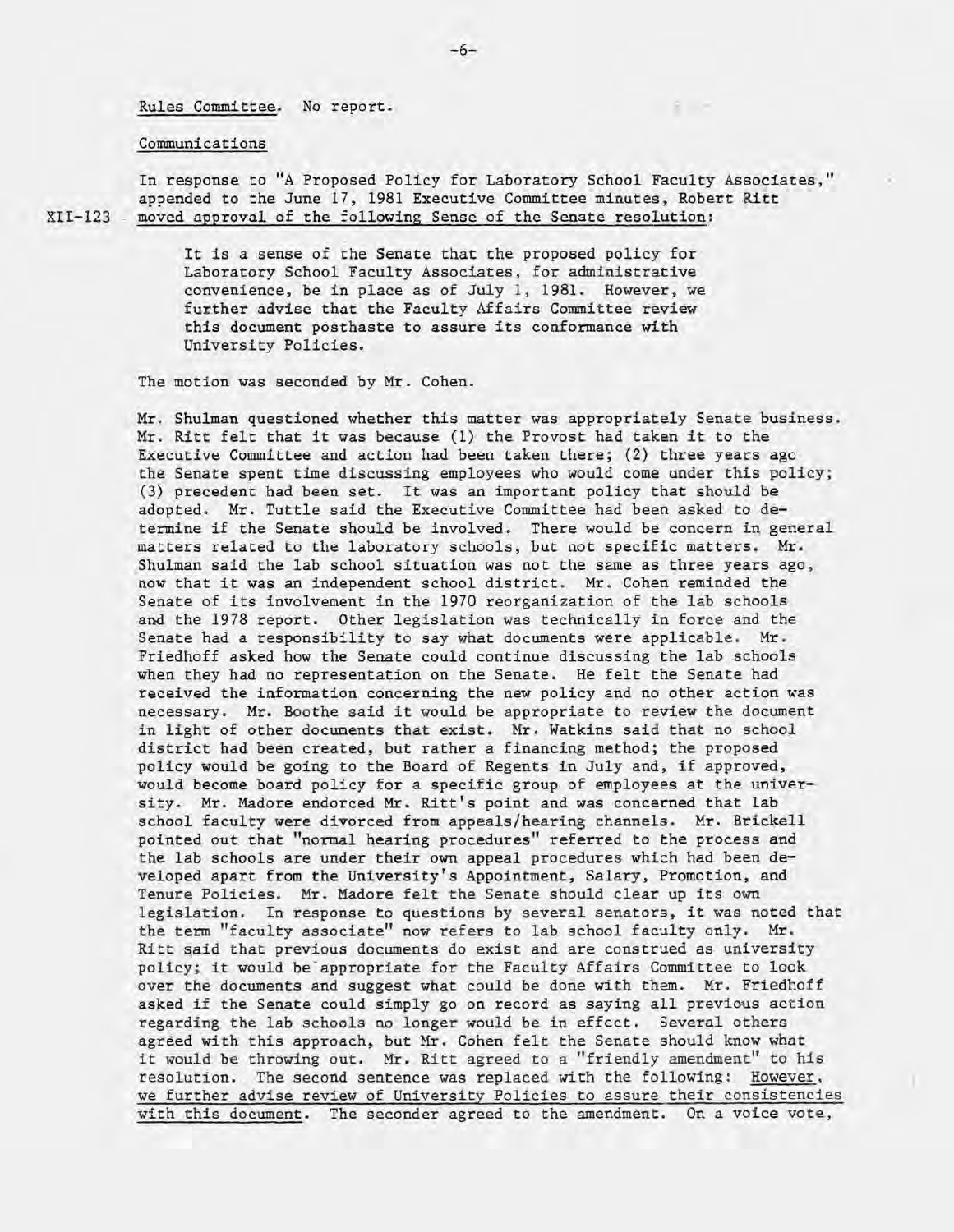The motion, as amended, was passed.

1918-1872 and 19

#### Adjournment

 $XTI-124$ On a motion by Mr. Schmaltz (seconded by Ms. Estes), the meeting adjourned at 8:50 p.m. The motion passed on a voice vote. 

> For the Academic Senate,  $\mathfrak{p}=\mathfrak{p}\mathfrak{p}=\mathfrak{p}\mathfrak{p}\mathfrak{p}\mathfrak{p}$  $5 - 11 - 5$  $\dddot{\phantom{1}}$  $\kappa$  is the third of  $\kappa$  is a second to  $\kappa$  . The second terms of  $\kappa$ as another that is not the second of John Brickell, Secretary

 $25 - 15$ 

### JB:GT:pch

 $\omega = -\frac{1}{2} \frac{1}{2} \frac{d^2}{dx^2} \frac{d^2}{dx^2} \frac{d^2}{dx^2} + \cdots \quad .$  $\sim$   $\sim$  $-1233 - 4477$ a righting a  $1 - 3 - 55$  $\mathbb{Z}^{[k]}$  . All African  $= -1.27895$  $\ddot{\phantom{a}}$  $-333344$ ha dal 4 . Ma abtei  $= 2^{1}$ dest  $\sigma$   $\sigma$   $\Omega$  .  $13.579$ for the star boat  $\sim$  35  $-$ Sunday of Buch Ale  $\cdots$  is  $\mathbf{1}$  ,  $\mathbf{1}$  ,  $\mathbf{1}$  ,  $\mathbf{1}$  ,  $\mathbf{1}$  ,  $\mathbf{1}$  ,  $\mathbf{1}$  ,  $\mathbf{1}$  ,  $\mathbf{1}$  ,  $\mathbf{1}$  ,  $\mathbf{1}$  ,  $\mathbf{1}$  ,  $\mathbf{1}$  ,  $\mathbf{1}$  ,  $\mathbf{1}$  ,  $\mathbf{1}$  ,  $\mathbf{1}$  ,  $\mathbf{1}$  ,  $\mathbf{1}$  ,  $\math$  $\mathcal{L}$  $\sim$ The distribution of the state of . . . . to said . the dight show in the first part of the second service was a way to be a second to be a second to be on what is not the shopping to the state of the same **CARL AND**  $\mathbb{R}$  . Status defined a seat for the state of the state of the state  $\label{eq:3.1} \frac{1}{2} \left( \frac{1}{2} \right)^{2k} \quad k=1, \ldots, k.$ and converter of the state of the sea and the state of the state of the state of the state of the state of the state of the state of the state of the state of the state of the state of the state of the state of the state of the state of the state of the state - 2 92  $t = -13 - 19$ fant all fan Wood in Leaf an Institution of the State of the State of the State of the State of the State of the State of the State of the State of the State of the State of the State of the State of the State of the State  $\label{eq:2.1} \begin{array}{l} \mathbb{E}_{\mathcal{A}}\left(\mathbb{E}_{\mathcal{A}}\right)=\mathbb{E}_{\mathcal{A}}\left(\mathbb{E}_{\mathcal{A}}\right)\mathbb{E}_{\mathcal{A}}\left(\mathbb{E}_{\mathcal{A}}\right)=\mathbb{E}_{\mathcal{A}}\left(\mathbb{E}_{\mathcal{A}}\right)=\mathbb{E}_{\mathcal{A}}\left(\mathbb{E}_{\mathcal{A}}\right)=\mathbb{E}_{\mathcal{A}}\left(\mathbb{E}_{\mathcal{A}}\right)=\mathbb{E}_{\mathcal{A}}\left(\mathbb{E}_{\mathcal{A}}\right)=\math$ and the company of the company of the the state of the state of the when the problems there is a second that the problem of

 $\label{eq:2.1} \begin{array}{ccc} & \downarrow & \downarrow & \end{array}$ the court give an good world can  $\mathbb{R}^+$  $\sim$ モオー あたまの  $\bullet$  St.  $\rightarrow$   $\rightarrow$   $\rightarrow$  $\label{eq:2.1} \begin{array}{cccccccccc} \ddots & \ddots & \ddots & \ddots & \ddots \end{array}$ and a had all all the common and the  $\mathcal{L}(\mathbf{x},\ldots,\mathbf{y},\mathbf{y},\mathbf{y})=\mathcal{L}(\mathbf{x},\ldots,\mathbf{y},\mathbf{y})=\mathcal{L}(\mathbf{x},\mathbf{y},\ldots,\mathbf{y},\mathbf{y}).$ 

art, samt rettere in  $\frac{1}{2}$  $\mathbf{1} \quad \mathbf{1} \quad \mathbf{1} \quad \mathbf{1} \quad \mathbf{1} \quad \mathbf{1} \quad \mathbf{1} \quad \mathbf{1} \quad \mathbf{1} \quad \mathbf{1} \quad \mathbf{1} \quad \mathbf{1} \quad \mathbf{1} \quad \mathbf{1} \quad \mathbf{1} \quad \mathbf{1} \quad \mathbf{1} \quad \mathbf{1} \quad \mathbf{1} \quad \mathbf{1} \quad \mathbf{1} \quad \mathbf{1} \quad \mathbf{1} \quad \mathbf{1} \quad \mathbf{1} \quad \mathbf{1} \quad \mathbf{1} \quad \mathbf{$ dianoste i  $-3.467765$ 

活出社